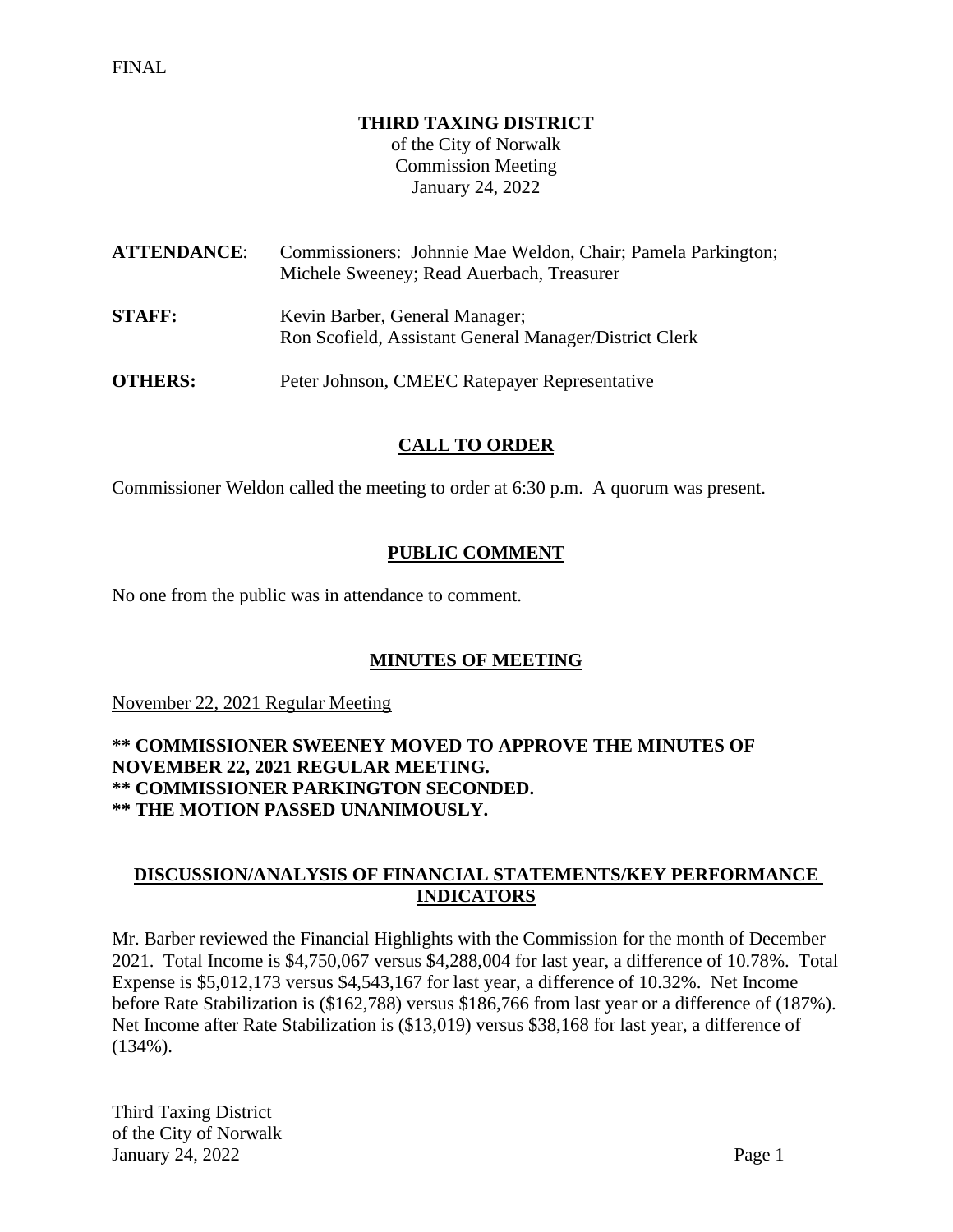Total cash balance on hand is \$8,372,903. Of this, the Capital Improvement Fund is \$2,705,955. Current outstanding principal balance with CMEEC is \$3,784,844. Current Fiscal Year Capital additions to date is \$190,476.

Mr. Barber reviewed the P&L for the Electric Department. Income for the month of December 2021 is \$752,547.13 which is 7.24% over budget. Purchased Power (555-00) for the month of December 2021 is \$443,052.40 and over-budget by \$13,037.40 for the month. Operating Expenses for the month is \$404,823.86, which is \$100,845.46 under budget.

The P&L for the District continues to be in good shape. Mr. Barber did point out that the overage in the Parks Maintenance is due to the repair of the Seawall at Edgewater Park and the overage for the Cemetery is due to emergency tree work.

KPI's: They remain in good shape.

RSF: The current balance of the RSF (Rate Stabilization Fund) is \$4,098,553, which is still above the target. The five-year projection has the RSF at \$3,290,623, which is slightly higher than TTD's target.

Accounts Receivable: Overall, TTD is doing very well. The greater than 90 days open balances is \$37,690 which is 7.1% of the overall balance and are more in line with the pre-COVID numbers.

# **PENSION COMMITTEE REPORT**

The Pension Committee met with Hooker and Holcombe on January 19, 2022. Mr. Meisner (Hooker and Holcombe) reviewed various reports and TTD's portfolio in detail and indicated that overall they were really pleased with its performance over the last year. The portfolio performance was up 11.15%.

# **LIBRARY BUDGET PRESENTATION**

Mr. Barber presented the Library budget to the Commission that had been approved by the Library's Board. Mr. Barber reformatted the budget and matched it up with last year's budget for comparison purposes.

One question about the Security line item came up. Mr. Barber said he reached out to the Library on this to see why there was such a large increase. He was informed that the large increase is due to the contract hiring of someone as Library security and is at the Library when it is opened.

Mr. Barber also provided an analysis of the Library Association dating back five years. All information was taken directly from the financial audits. Fiscal Years 2017-18 through 2020-21

Third Taxing District of the City of Norwalk January 24, 2022 Page 2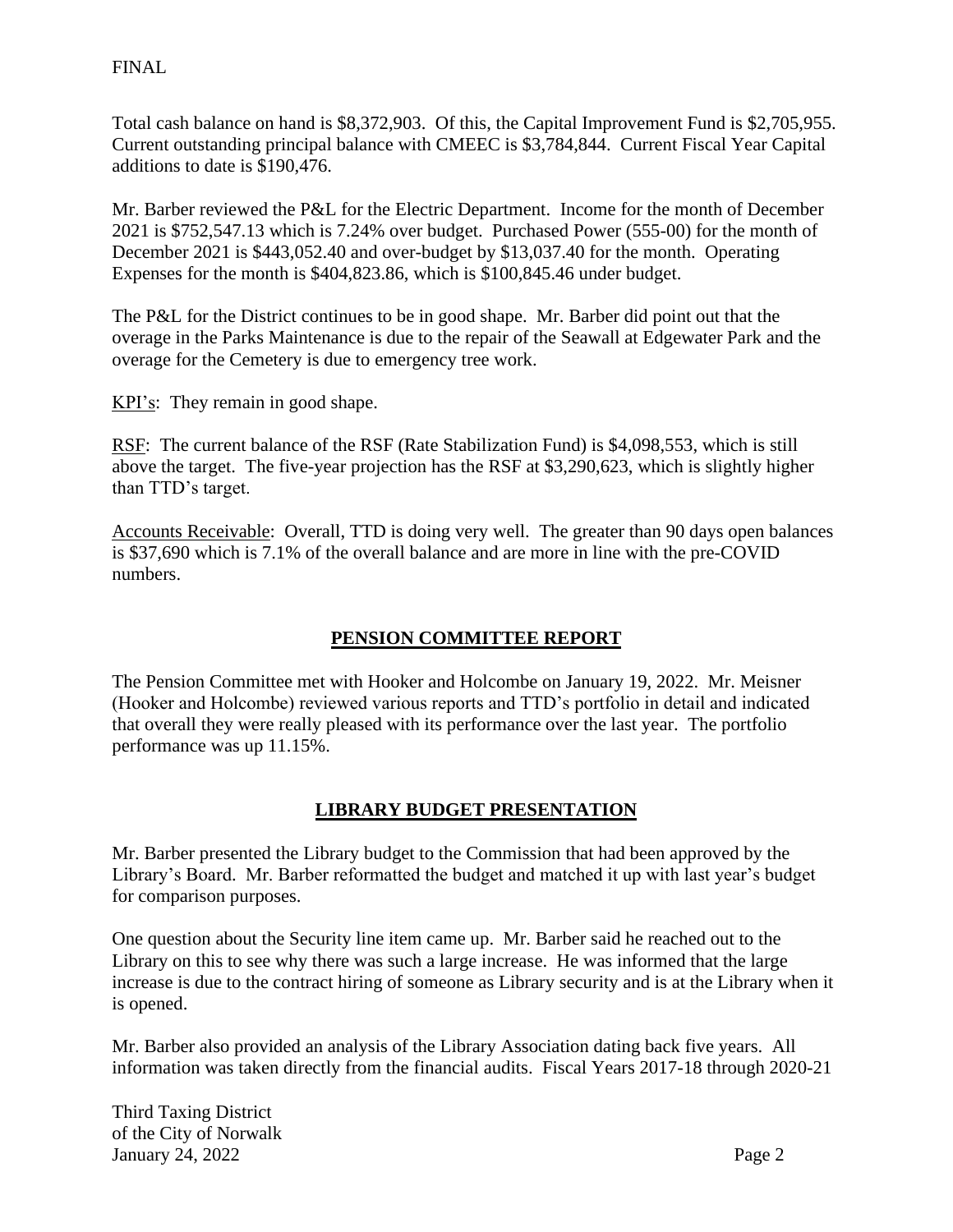are actual audited figures. Mr. Barber pointed out that the excess revenue for years 2018-19 through 2020-21 seems to match up with the District's matching fund to the Library. The Library's Fund Balance has increased year over year and they appear to be in good financial shape.

After a lengthy discussion, the Commission believes it is time to phase out the Matching Funds Program as discussed in years past and would like to see this happen beginning in Fiscal Year 2023-24. Staff will draft a letter for the Commission to review and sign explaining the phasing out of this program. If the Library needs funds for an additional Capital project in the future, they can come back to the Commission for a special request.

### **DISTRICT BUDGET PRESENTATION**

Mr. Barber presented the draft District Budget to the Commission and reviewed each line item to the Commission.

Highlights included under Capital Expenditures:

| Park Improvements – Increase from \$30,000 to \$50,000 |          |
|--------------------------------------------------------|----------|
| Ludlow Park – New Tree                                 | \$7,000  |
| Constitution Park – Phase II of Updates                | \$10,000 |
| Edgewater Park – Replace hedge w/fence                 | \$8,000  |
| Edgewater Park – Repair 2 more sections of Seawall     | \$25,000 |
| Cemetery – Replace trees and tree work                 | \$10,000 |
| Six trees being removed; ten new trees being planted   |          |

The Commission began an in-depth discussion on the Seawall repairs and the updates to Ludlow Park. The Commission would like to have the Seawall repairs completed over the next year or two. In addition, they would like to have the tree in Ludlow Park replaced and some other landscaping done to enhance the park. It was suggested that staff look into hiring a landscape architect to assist with the Ludlow Park improvements. Per the Commission, the Park Improvements was adjusted from \$50,000 to \$125,000.

**\*\* COMMISSIONER PARKINGTON MOVED TO RECOMMEND TO THE RATEPAYERS THE PROPOSED DISTRICT BUDGET TO THE ELECTORS WITH THE AMENDMENT OF AN INCREASE TO THE PARK IMPROVEMENTS LINE FROM \$50,000 TO \$125,000 WHICH MAKES THE TRANSFER FROM THE ELECTRIC COMPANY \$395,000, LEAVING AN ENDING DISTRICT FUND BALANCE OF \$30,017. \*\* COMMISSIONER SWEENEY SECONDED. \*\* THE MOTION PASSED UNANIMOUSLY.**